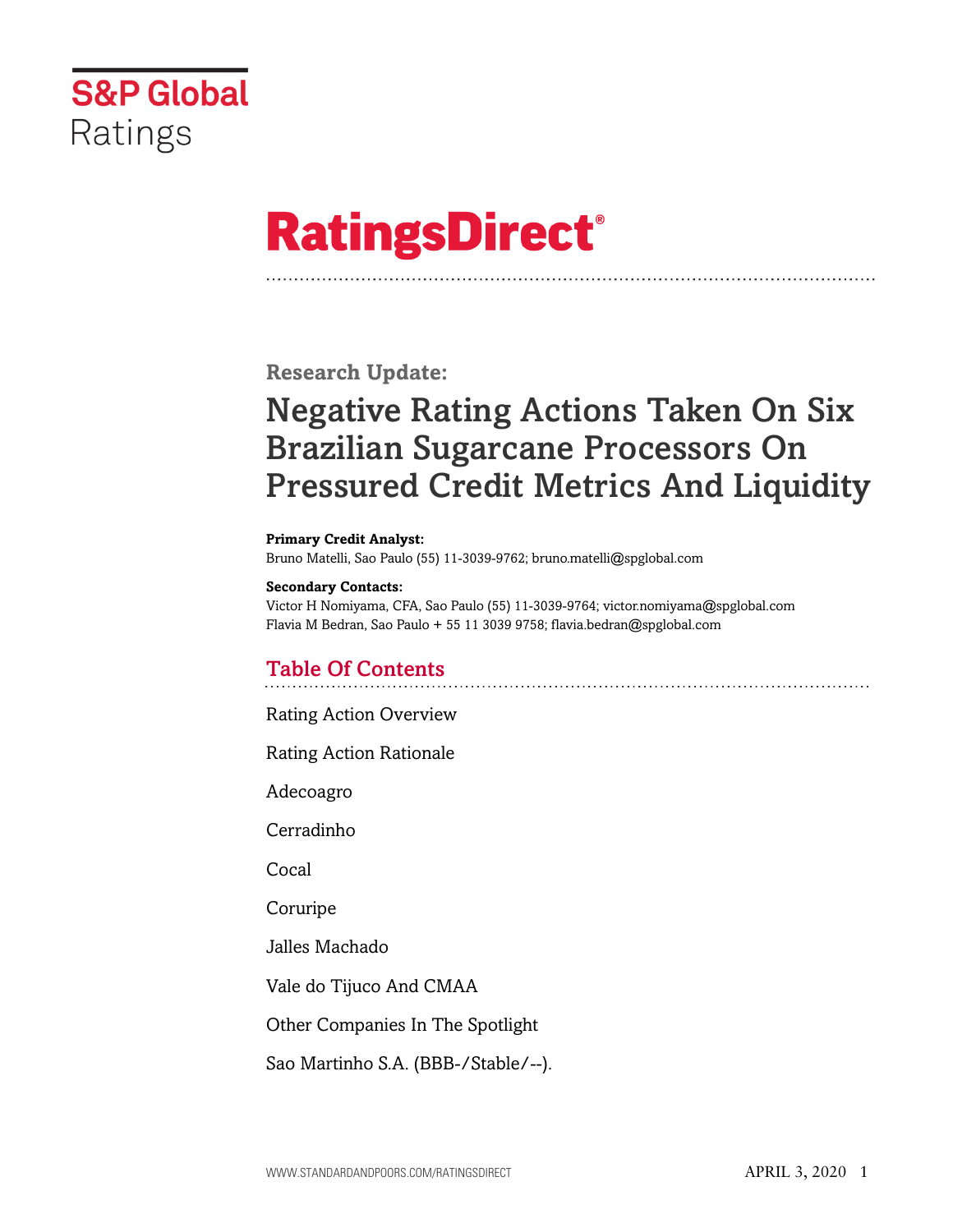## Table Of Contents (cont.)

[Raizen Combustiveis S.A. and Raizen Energia S.A. \(together Raizen;](#page-10-0) [BBB-/Positive/--\).](#page-10-0)

[Related Criteria](#page-10-1)

[Ratings List](#page-11-0)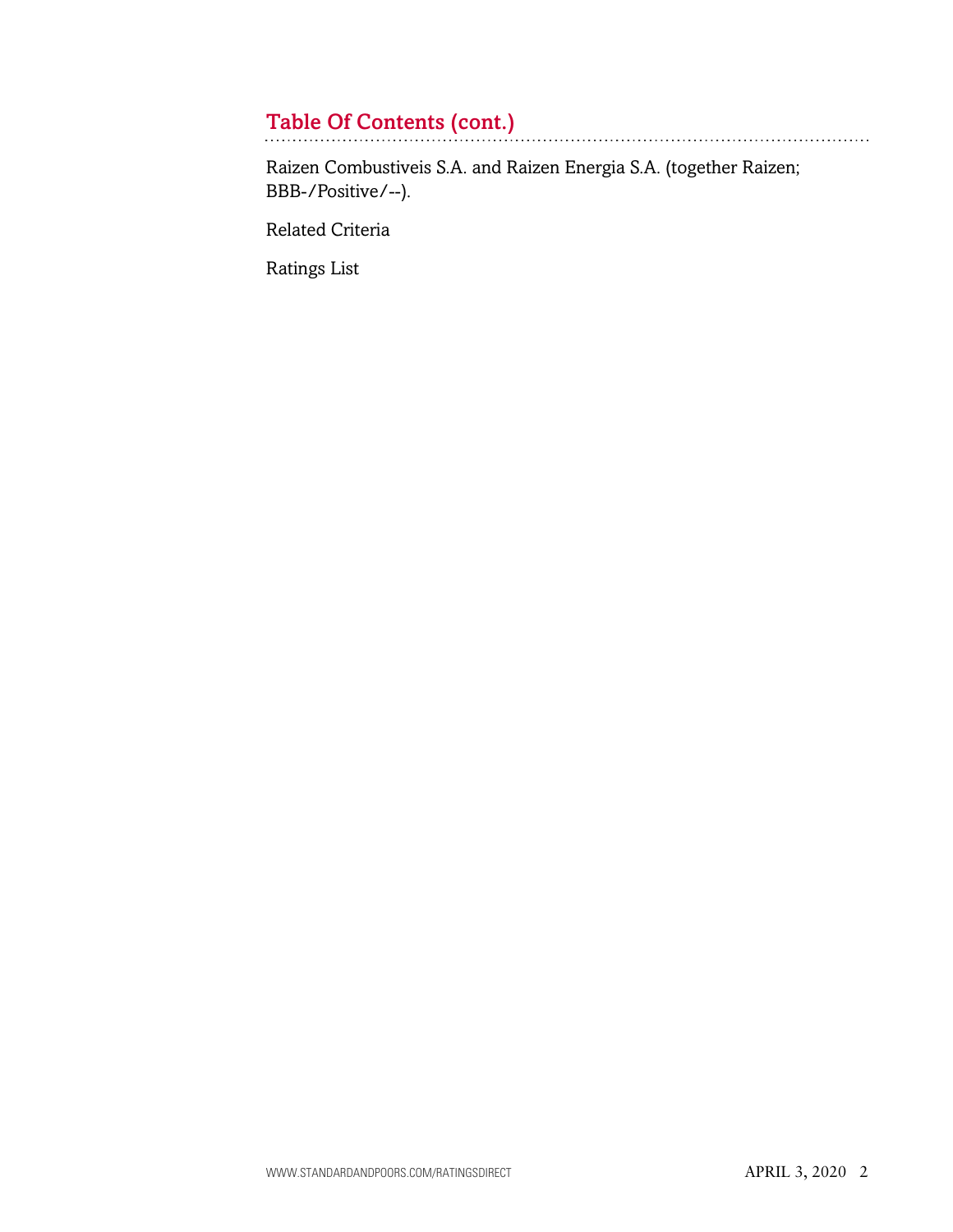## **Research Update:**

## Negative Rating Actions Taken On Six Brazilian Sugarcane Processors On Pressured Credit Metrics And Liquidity

## <span id="page-2-0"></span>Rating Action Overview

- The combination of the COVID-19 outbreak in Brazil, which will hit fuel consumption at least in the current quarter, and the sharp decline in international oil prices, to which domestic ethanol prices are correlated, will sharply reduce the biofuel's profitability.
- International sugar prices have also declined amid global recession, although the Brazilian real's steep depreciation is supporting prices denominated in the domestic currency.
- The sector's players are attempting to shift to the production of sugar from ethanol, but they will have to cope with high working capital requirements to carry over most ethanol production volumes amid lower prices. In our view, this will pressure credit metrics and liquidity over the next quarters.
- As a result, on April 3, 2020, S&P Global Ratings took several negative rating actions on the sector. We revised our outlook on Adecoagro S.A. to negative from stable and affirmed our 'BB' issuer credit and issue-level ratings. We placed our 'brAA-' rating on Cerradinho Bioenergia S.A. on CreditWatch with negative implications. We revised the national scale outlook from stable to negative on Cocal Comercio Industria Canaa Acucar e Alcool Ltda, and affirmed our 'brAA+' issuer credit rating on it. We placed our 'B-' and 'brBBB-' ratings on S.A. Usina Coruripe Acucar e Alcool on CreditWatch with negative implications. We revised the global and national scale outlook on Jalles Machado S.A. to negative from stable, and affirmed our 'BB-' and 'brAA+' issuer credit ratings. We revised the national scale outlook from stable to negative on Vale do Tijuco Acucar e Alcool S.A., and affirmed our 'brAA-' issuer credit rating.
- The overall negative trend reflects the likelihood of downgrades depending on the companies' ability to adapt to higher working capital requirements, adjust capex, and roll over short-term maturities to preserve cash. Even though demand may recover in the second half of 2020, the uncertainty regarding its timing and magnitude will likely pressure the companies' liquidity and erode their credit metrics. Each company's flexibility to maximize sugar output, amounts of hedged sugar prices for the current fiscal year, and liquidity and covenant cushion will drive individual rating actions.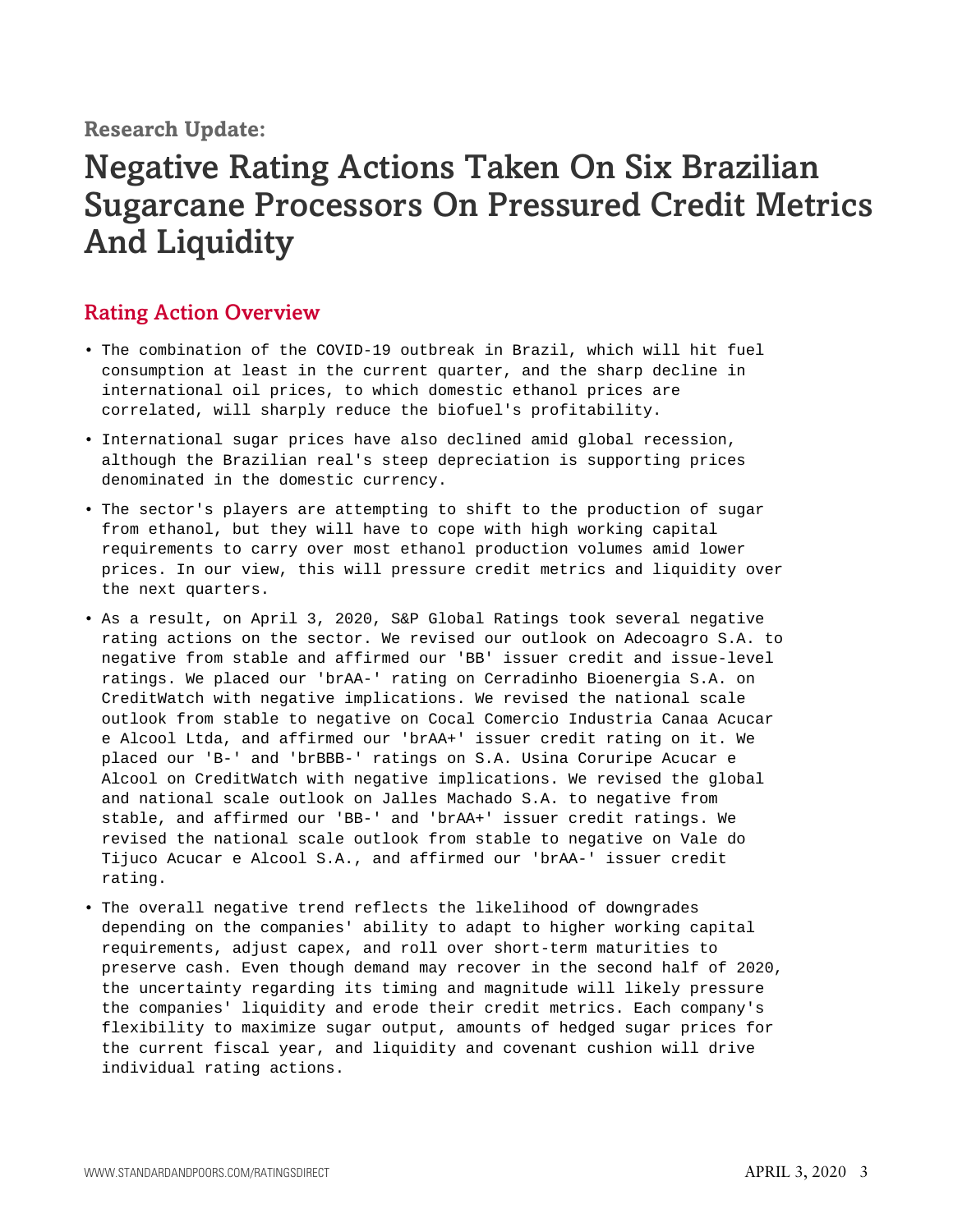Our current base-case scenario is exposed to considerable volatility. The sugar and ethanol (S&E) sector is exposed to numerous uncontrollable risk factors, such as commodity prices, foreign exchange (FX) rate volatility and weather conditions. Our main assumptions across the sector for 2020 and 2021 are as follows:

- An average FX rate of R\$4.85 per \$1 in 2020, which impact exported sugar earnings and ethanol pricing parity, which is correlated to global oil prices.
- End of period FX rate of R\$4.80 per \$1 in 2020, impacting dollar-denominated debt.
- Ethanol prices in the domestic market to drop 30%-35% in fiscal 2021 (which started on April 1, 2020), assuming Brent oil prices of \$30 per barrel for the remainder of 2020, compared with over \$60 in 2019.
- Mills are overall shifting their production mix towards sugar, reducing Brazil's ethanol output.
- NY#11 sugar contract forward curve at about 11 cents per pound, but cash flows will be mainly determined by amount of hedged sugar prices and FX rate.
- We expect higher seasonal working capital requirements to pressure the companies' liquidity this year, due to the increasing mobility restrictions in Brazil over the next few months, reducing volumes sold and requiring mills to carry over their biofuel production to be sold later in the year.
- We assume limited refinancing for the year, and capex closer to maintenance levels.

#### All eyes on liquidity.

The drop in ethanol demand is prompting fuel distributors to reduce their purchases below original amounts in the contracts over the next months, which will force the mills to carry higher-than-expected ethanol inventories. Many mills already hold their ethanol output to sell in the inter harvest period between December to March, to benefit from better prices, and operate with stronger liquidity. But refinancing conditions are currently much tighter and liquidity relief through the sale of hydrated ethanol in the spot market may not be available, while performance risks on existing long-term energy contracts and volatility in spot market prices could also pressure liquidity. Moreover, the uncertainty over the extent of the quarantine timeframe and demand recovery adds risks to this strategy, and mills could end up selling inventories at even lower prices later on.

Our rating actions were driven by comparing the companies' cash positions versus short-term debt maturities, and stressing operating cash flows and seasonal working capital requirements, gauging the impact on their liquidity positions in the next three to six months.

Production flexibility and sugar hedging will set the tone for cash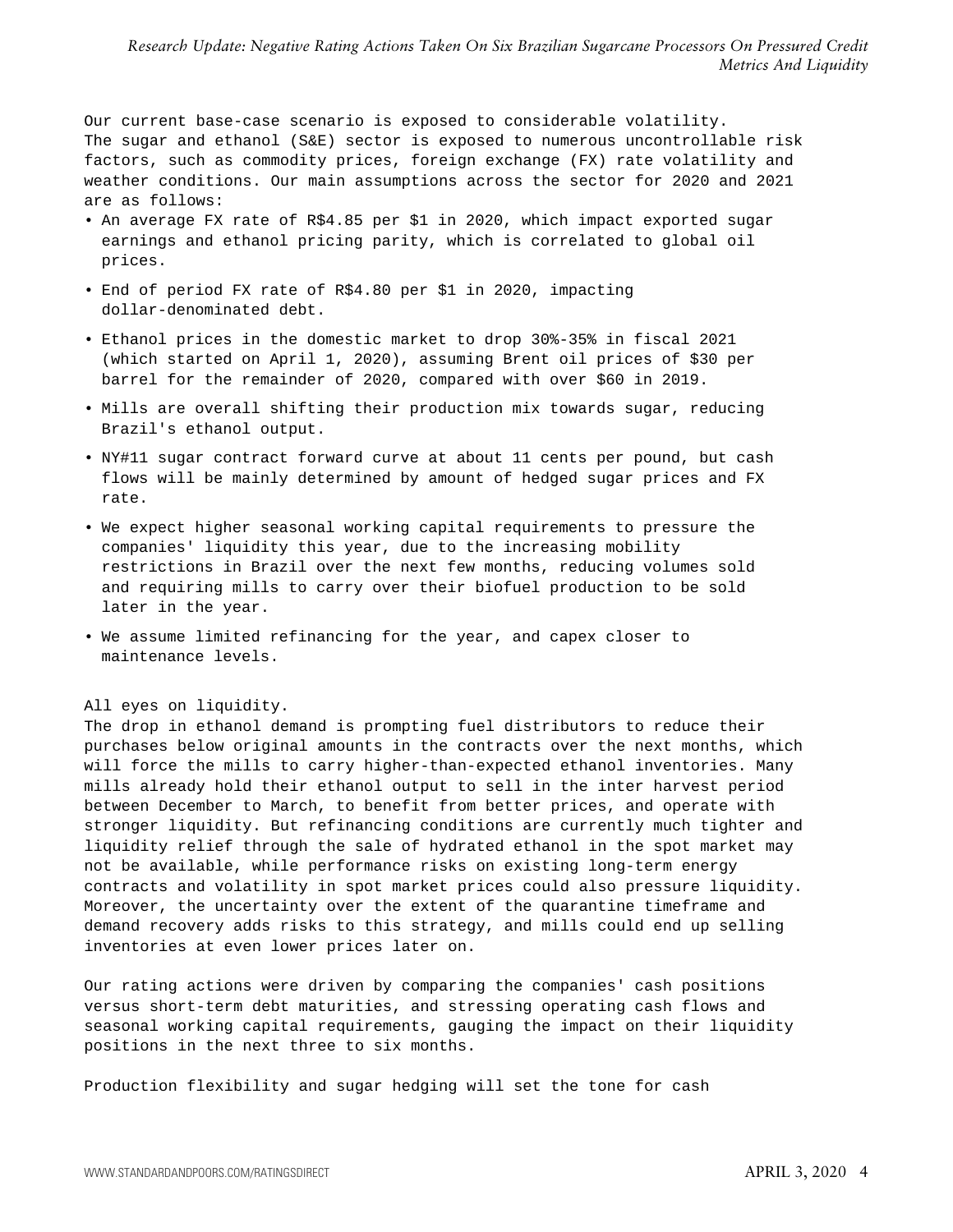generation. Most rated mills have fixed a significant portion of their own sugar production at favorable prices when the NY#11 contract was trading at 14-15 cents per pound a few months ago, versus current prices of 10-11 cents. Moreover, most of them have fixed FX rates at about R\$4.50 per \$1, supporting cash flows in fiscal 2021. In addition, the impact of the average drop in domestic ethanol prices could be softened, depending on the Brazilian real's depreciation, assuming Petrobras will maintain its international pricing parity policy.

Environmental, Social, and Governance (ESG) Credit Factors for this Credit Rating change:

<span id="page-4-0"></span>• Health and safety and consumer related factors

## <span id="page-4-1"></span>Rating Action Rationale

## Adecoagro

The outlook revision stems from our base-case assumptions for domestic ethanol prices to fall 30%-35% in 2020, which will likely push Adecoagro's debt to EBITDA closer to 3.0x. We believe Adecoagro is more exposed to ethanol than most of its rated peers, given that it has considerably maximized the biofuel's production over sugar, with its share of output at 85% at the end of 2019. We expect Adecoagro to gradually increase the sweetener's share of the output, which should soften the impact of the EBITDA decline. Nonetheless, the company is more exposed to sugar spot prices than some of its peers, because the majority of sugar output is currently unhedged. In December 2019, Adecoagro had only about 100,000 tons of sugar hedged at 15.6 cents per pound.

We currently don't detect significant pressures on the company's liquidity profile. Its current cash position was boosted by a recent issuance of a certificate of agricultural receivables (CRA) of about R\$400 million (about \$80 million). Our base-case scenario assumes that sources over uses of cash will exceed 30% in the next 12 months, including a seasonal working capital requirement of about 25% of the company's ethanol sales in the current fiscal year, approximately three months of inventories.

#### Outlook

The negative outlook reflects a potential downgrade in the next 12 months if Adecoagro's metrics deteriorate amid the turmoil in ethanol and sugar prices. This will depend on the company's ability to adapt its crushing mix to minimize the drop in margins and cash flows, while maintaining competitive cash costs.

Downside scenario We could lower our rating on Adecoagro in the next 12 months due to persistent erosion of credit metrics, with debt to EBITDA consistently above 3.0x and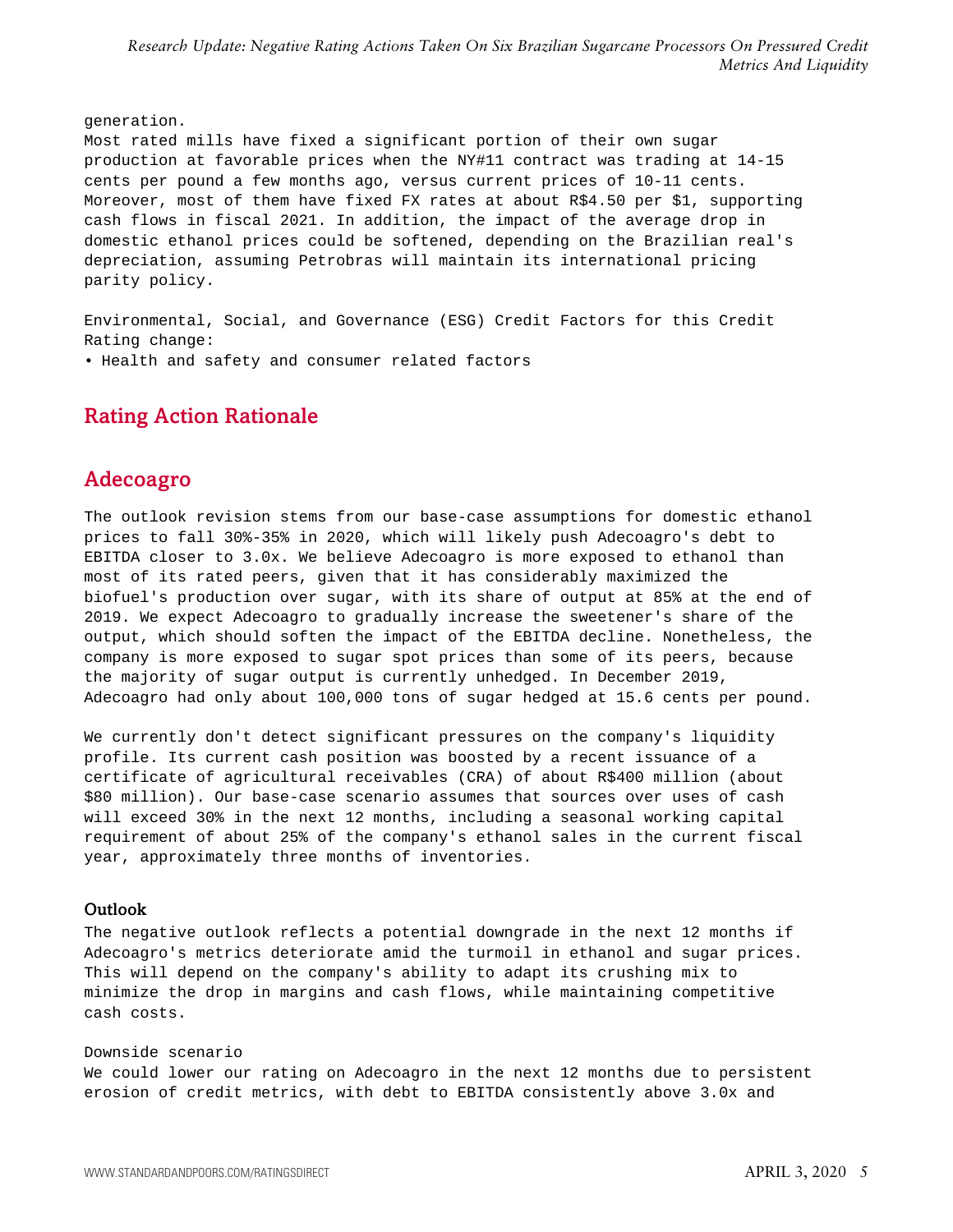free operating cash flow (FOCF) to debt below 10%. This scenario could result from much weaker ethanol volumes in the year, if restrictions on urban mobility remain in place beyond the next several months. Also, higher-than-expected seasonal working capital requirements amid lower access to refinancing could pressure Adecoagro's liquidity position and trigger a downgrade.

#### Upside scenario

We could revise the outlook to stable if the company posts stronger-than-expected credit metrics and maintain a comfortable liquidity cushion under the current scenario. We would expect the company to maintain debt to EBITDA below 2.5x and funds from operations (FFO) to debt above 30%. A clear visibility on demand normalization should support the stability of the rating.

## <span id="page-5-0"></span>Cerradinho

Cerradinho is highly exposed to the current headwinds, because it's only a sugarcane and ethanol producer, with no flexibility to adjust its mix towards sugar like its rated peers, which has been a constraint to upsides in its business risk profile assessment and ratings. Although the company has significant by-product (energy, distillers' dried grain, and corn oil) sales, our base-case scenario of a 32% decline in average ethanol prices for fiscal 2021 would slash the company's EBITDA by about 35%, which would result in a spike in adjusted gross debt to EBITDA to above 5.0x. The uncertainty over the recovery in demand adds further challenges to Cerradinho's ability to contain leverage and preserve liquidity. An offsetting factor is Cerradinho's historically satisfactory access to bank and capital markets funding, which could enable it to contract working capital lines to store a sizeable part of ethanol to sell later in the year. Therefore, Cerradinho can soften the drop in sales prices. Another offsetting factor is that the company has already acquired nearly all its supply of corn for the current fiscal year, so it's not exposed to the currently higher prices of grain in Brazil.

#### **CreditWatch**

The CreditWatch with negative implications reflects the likelihood of a downgrade in the upcoming weeks, due to the company's exposure to the ethanol market in Brazil, with plummeting prices and demand following the COVID-19 outbreak. Liquidity pressures are heightened, as the current scenario will require more working capital to carry over inventories to be sold later in the year, while cash generation will tumble in the next few months, although we believe the company will continue to refinance short-term working capital lines.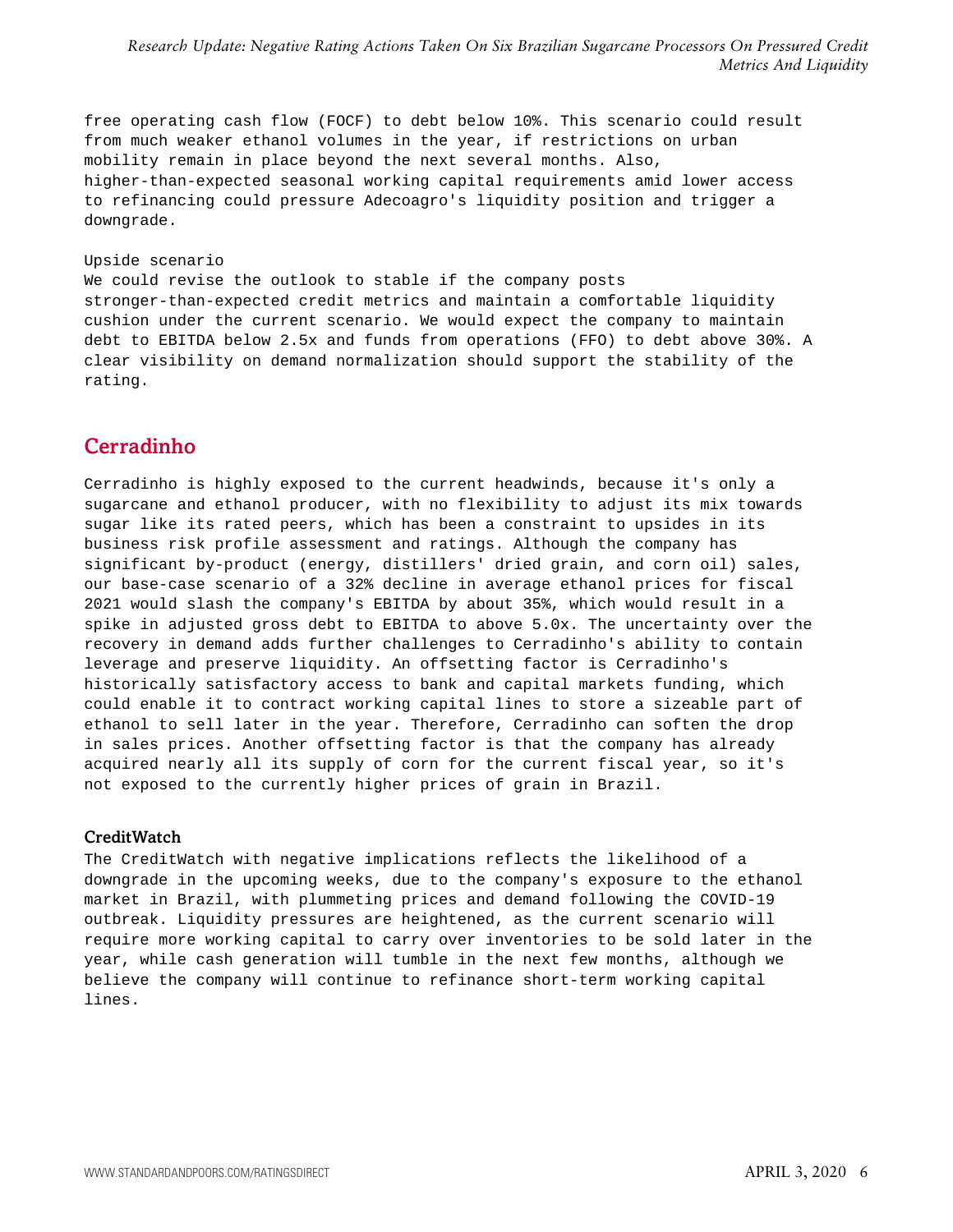## <span id="page-6-0"></span>Cocal

We believe Cocal is fairly prepared to withstand lower demand for ethanol in the next few months. The company has been enhancing its operating efficiency since the past harvest through a significant investment plan to expand agricultural productivity, resulting in total crushing levels of more than 8.5 million tons in fiscal 2020. The company has hedged most of its sugar production volumes for fiscal 2021 at very profitable prices (above R\$1,400 per ton), and will increase the sweetener's share of the output to about 65%, which will mitigate the impact of the lower ethanol prices. However, we expect leverage to tick-up in fiscal 2021 to 2.0x-2.5.

Cocal has also strengthened liquidity by accessing the capital markets and longer-term bank lines, and its membership in Copersucar provides a cushion in terms of working capital requirements and access to the cooperative's short-term lines.

### Outlook

The negative outlook reflects a one-in-three likelihood of a downgrade amid the uncertainties stemming from the COVID-19 outbreak in terms of lower cash generation and higher liquidity pressures, although Cocal's membership in Copersucar reduces working capital needs and provides access to short-term credit lines. We expect Cocal's adjusted debt to EBITDA to increase to nearly 2.5x and FFO to debt to fall to 30%-35%.

#### Downside scenario

We could lower the ratings in the next six to twelve months if the magnitude of the drop in prices and demand stemming from the COVID-19 outbreak is deeper than we currently expect, resulting in a significant FOCF deficit in fiscal 2021 and liquidity pressures. In this sense, debt to EBITDA would approach  $3x$ and FFO to debt would reach below 30%, on a consistent basis, with a FOCF shortfall, and sources over uses of cash for the next 12 months would fall to below 1x.

#### Upside scenario

An outlook revision to stable would stem from ethanol prices and demand recovery, while Cocal continues to improve its operating efficiency by enhancing productivity levels and operating close to full capacity, generating FOCF. The company would also continue extending its debt maturity schedule, maintaining sources over uses of cash above 1x. In this scenario, debt to EBITDA would remain below 2.5x and FFO to debt above 35%, while Cocal generates FOCF.

## <span id="page-6-1"></span>Coruripe

In terms of operations, Coruripe would be one of the least exposed companies to our base-case scenario for the COVID-19 outbreak. This is because it could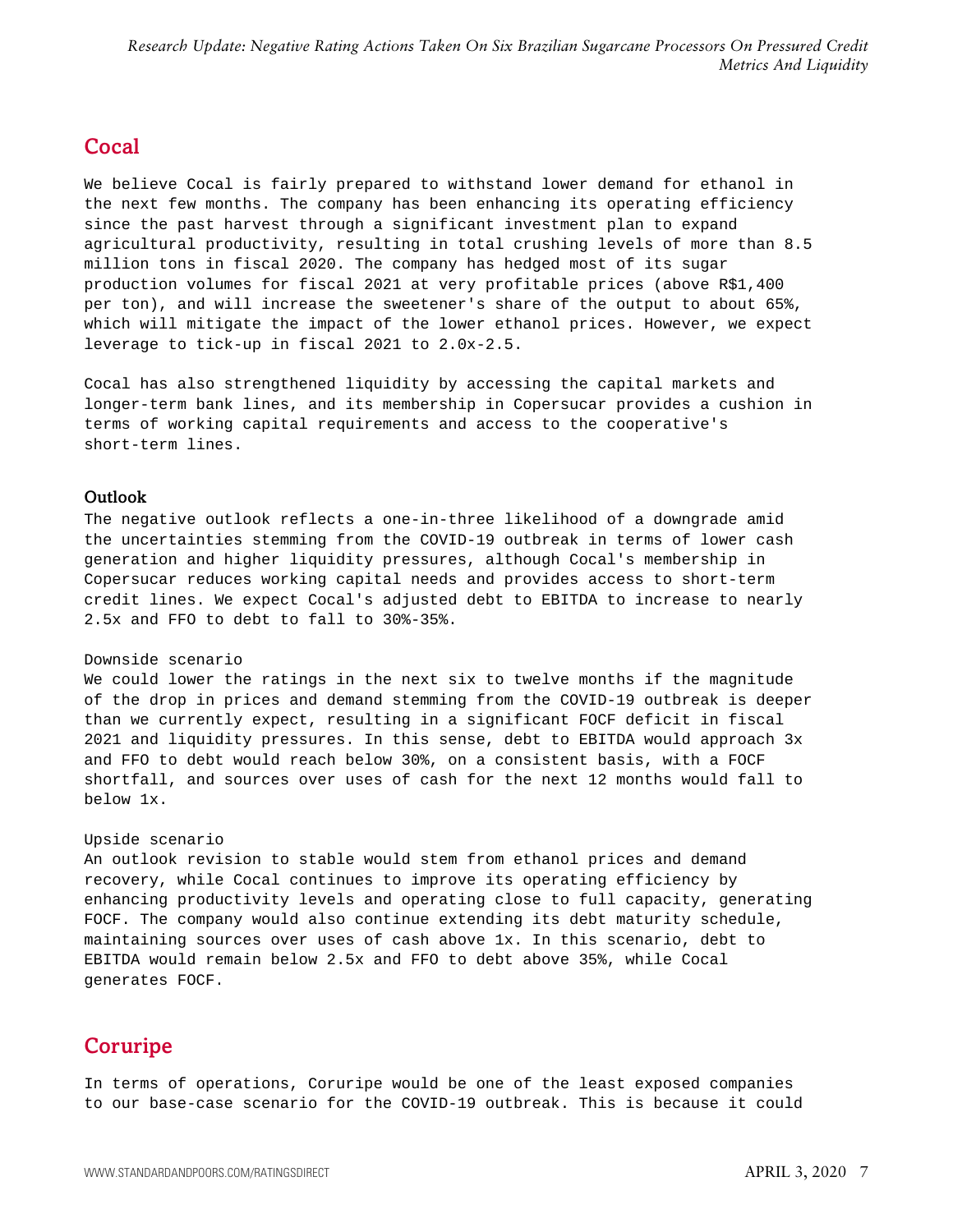raise the sugar's share of output to more than 65%, given that it's historically more oriented towards that product. Operating efficiency is also improving, which coupled with the sugar hedging (almost 100% of sugar volumes hedged for fiscal 2021 at about R\$1,350) will translate in a minor EBITDA drop, according to our estimates. However, the company is exposed to sizeable refinancing needs. Coruripe has been trying to refinance its debt for several months, and its success and access to working capital lines to carry over inventories could be potentially jeopardized by currently difficult market and industry conditions.

#### **CreditWatch**

The CreditWatch with negative implications reflects a potential one- or two-notch downgrade in the next 30 days if debt refinancing takes longer than expected. This is because Coruripe would need to meet sizeable short-term maturities and higher working capital requirements amid more restricted credit environment following the pandemic.

### <span id="page-7-0"></span>Jalles Machado

Fiscal 2020 was Jalles' best in terms of crushing volumes, reaching 5.1 million tons, with the company maximizing ethanol production and benefiting from favorable prices until early March 2020, when the COVID-19 crisis and the plunging oil prices hit the domestic fuel market. The company will maximize sugar production in the current harvest season, reaching a mix of about 55% for sugar and 45% ethanol, which will mitigate most of the reduction in EBITDA stemming from the lower average ethanol prices. However, our forecast for organic sugar prices is down by about 10% to reflect potentially weaker global demand for this niche product.

Jalles has slightly lower ability to shift its production to sugar than other companies we rate, because it's operating at full capacity and one of its two mills has been historically an ethanol distillery only, although a sugar factory has been recently added. The company could also postpone some expansion investments, but this won't have a significant effect on metrics. In this sense, the leverage metric will increase by about 0.5x in our base-case scenario in fiscal 2021.

Despite the general credit crunch due to the pandemic, we believe Jalles has the ability to carry most of its ethanol production to be sold later in the year. It has a significant cash cushion compared with its short-term debt, and could access new working capital lines in the next months, as seen recently. Its CRA is also in the distribution process, and another R\$90 million could be sold as well.

#### Outlook

The negative outlook reflects the rising risks following the COVID-19 outbreak that will cause ethanol prices and demand in the current harvest season to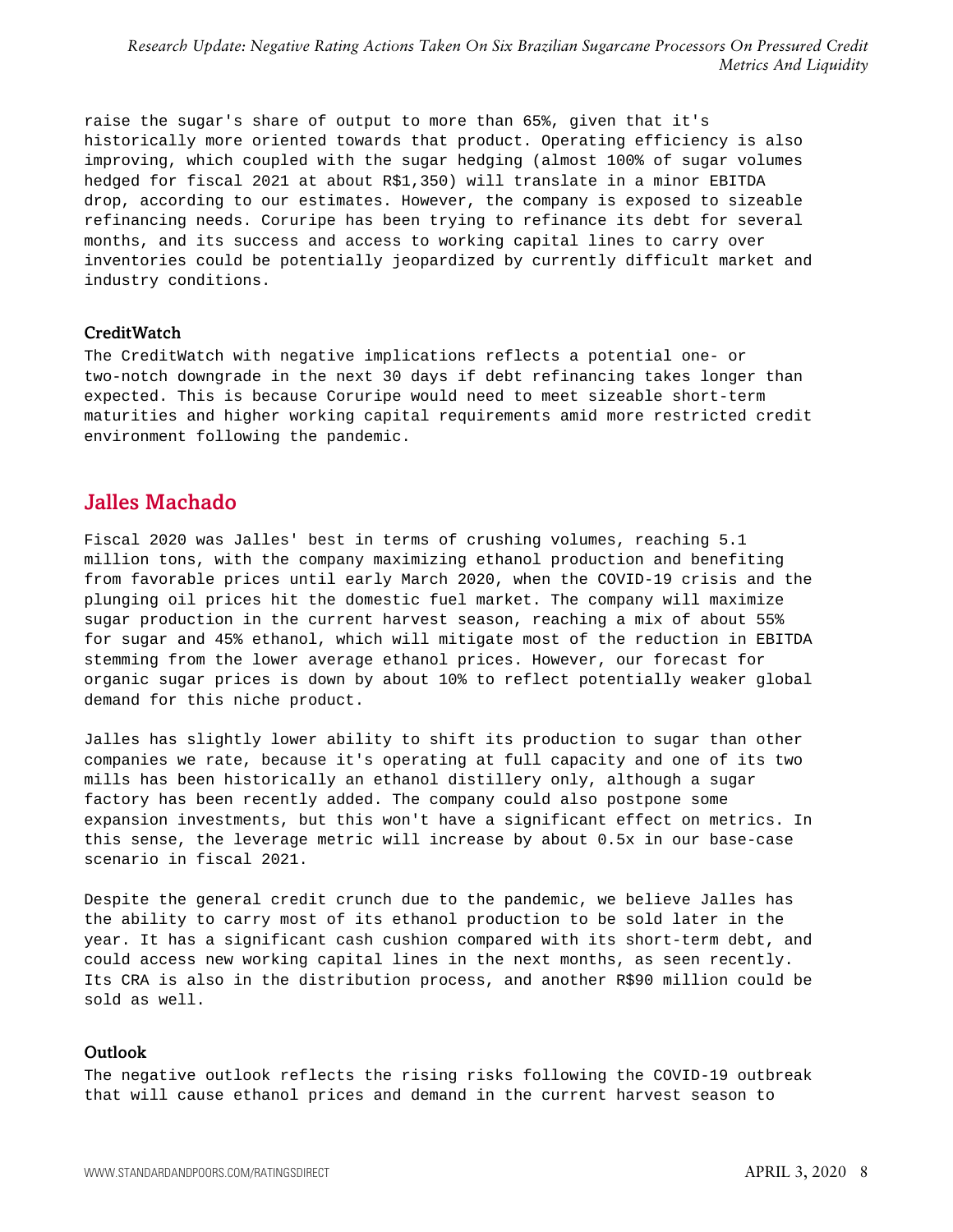tumble, which will weaken credit metrics and liquidity in the upcoming months. However, the company's production flexibility and current liquidity cushion to carry inventories will mitigate these risks. We expect Jalles' leverage to increase in fiscal 2021, with debt to EBITDA at about 2.5x and FFO to debt approaching 30%, but to deleverage afterwards.

#### Downside scenario

A negative rating action in the next 6-12 months could occur if COVID-19's impact on sugar and ethanol prices is steeper and for a prolonged period than we expect, which would result in significant FOCF shortfall, pressuring its liquidity position, with sources of cash insufficient to match its uses for next 12 months. In this scenario, debt to EBITDA would be above 3x and FFO to debt below 30%, with a FOCF deficit.

#### Upside scenario

We could revise the outlook to stable if ethanol sales gradually recover, while the company continues to operate close to full capacity and adjusts its capex and working capital, allowing Jalles to generate positive FOCF. In such a scenario, the company's sources over uses of cash would remain above 1x throughout the harvest season and even amid the low commodity prices. In this scenario, debt to EBITDA and FFO to debt would remain below 3x and above 30%, respectively, with positive FOCF.

### <span id="page-8-0"></span>Vale do Tijuco And CMAA

In our base-case scenario, Companhia Mineira de Açúcar e Álcool Participações (CMAA; a holding company that consolidates the two operations, Vale do Pontal and Vale do Tijuco) wouldn't be severely impacted by the plunging ethanol prices and demand. The company has flexibility to produce more sugar (reaching 60% of the mix in the starting harvest season), transporting the bulk of it through railways from the Vale do Tijuco mill to the port of Santos with a competitive cost structure. It has recently issued a R\$300 million CRA and other longer-term debt, strengthening its liquidity position, which was tighter in the past few years. CMAA continues to ramp up its second mill, Vale do Pontal, while favorable climatic conditions enabled crushing close to full capacity at the Vale do Tijuco mill.

The outlook revision to negative reflects the current uncertainties which will spike CMAA's leverage for fiscal 2021, in our view. Although the company will have enough funds to withstand the effects of the pandemic in the upcoming months, including almost no ethanol sales in the next quarter, access to credit will be more restricted and CMAA's FFO could fall below our expectations due to further commodity price decreases or a prolonged weak demand for ethanol in Brazil, which could pressure the company's liquidity position.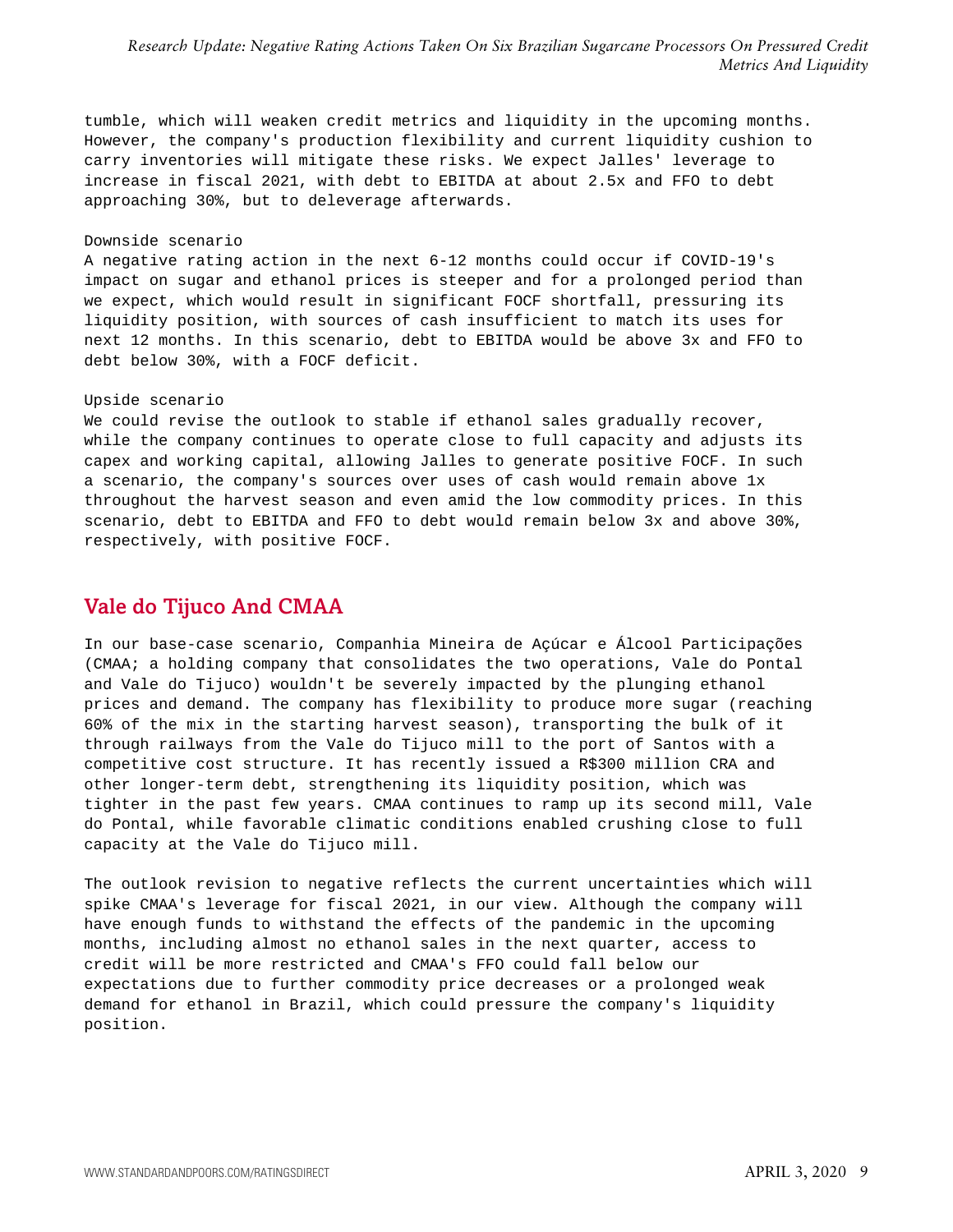#### Outlook

The negative outlook reflects the one-in-three likelihood of a downgrade amid the drop in prices and demand for ethanol, which could dent the company's cash flows and pressure its liquidity in the upcoming months if the urban mobility restrictions extend beyond July. We expect adjusted gross debt to EBITDA to reach 3.0x-3.5x in fiscal 2021 and to drop below 3.0x afterwards.

#### Downside scenario

We could lower the ratings in the next six months if the lasting effects of the pandemic on prices and domestic fuel consumption are greater than expected, resulting in significant FOCF shortfalls. In such a scenario, the company would struggle to continue rolling over its short-term debt amid the current credit scarcity, resulting in a material deficit in sources over uses of cash.

#### Upside scenario

We could revise the outlook on the company to stable if fuel consumption and oil prices recover faster than our current expectations, while the Vale do Tijuco mill continues to operate close to full capacity and crushing levels at the Vale do Pontal mill gradually increase. This would result in positive FOCF generation, which would diminish liquidity pressures in the next 12 months, with sources over uses of cash consistently above 1x. In this scenario, the company would maintain debt to EBITDA below 3x and FFO to debt above 30%, with positive FOCF generation.

## <span id="page-9-1"></span><span id="page-9-0"></span>Other Companies In The Spotlight

## Sao Martinho S.A. (BBB-/Stable/--).

São Martinho, like its peers, is likely face a difficult scenario in 2020. Nonetheless, we expect the company to withstand it because of solid liquidity position and operating efficiency. In December 2019, its cash position was about R\$1.4 billion, even with a peak inventory position of about R\$1 billion, versus short-term position of R\$580 million. We expect the working capital release from ethanol sales from January through March 2020 to boost cash position to about R\$2 billion in March 30, 2020, which will support the company's ability to carry ethanol production within the next quarter at least. In addition, our previous base-case scenario assumed capex of about R\$1.4 billion, adjusted debt to EBITDA below 2.0x, and FFO to debt of about 50% in 2021. We expect management to take a cautious approach in the current scenario, reducing capex closer to maintenance levels to about R\$1 billion while postponing non-mandatory investment, such as the expansion of its cogeneration capacity and the corn ethanol plant.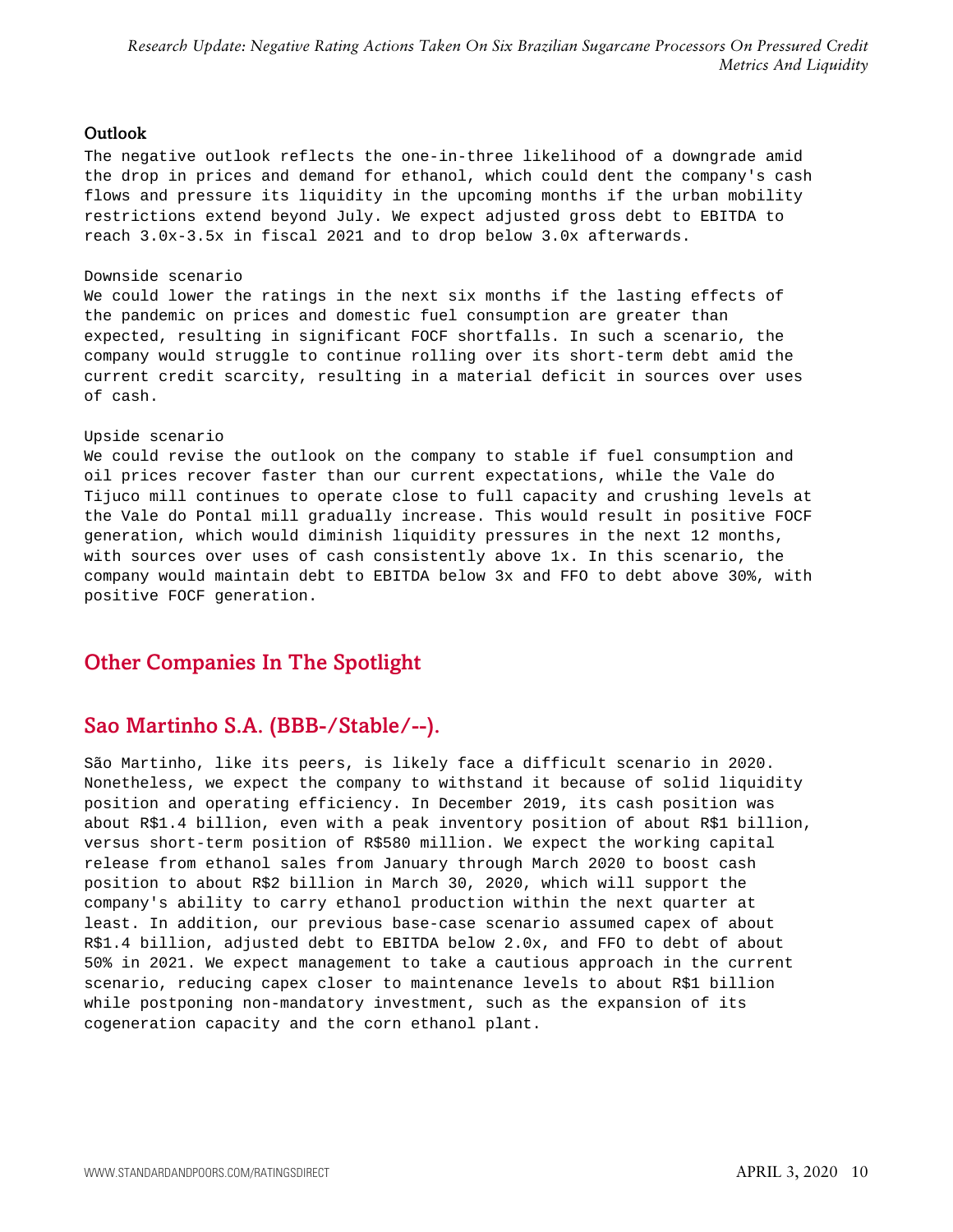## <span id="page-10-0"></span>Raizen Combustiveis S.A. and Raizen Energia S.A. (together Raizen; BBB-/Positive/--).

Raízen has some cushion in its ratings because its stand-alone credit profile is one notch higher then the 'BBB-' rating. We currently cap the global scale rating on Raízen up to three notches above the 'BB-' sovereign rating on Brazil and one notch above Brazil's 'BB+' transfer and convertibility (T&C) assessment. Raízen has sound liquidity position, in our view, and its business consists of the S&E production and fuel distribution. As of December 2019, Raizen's cash position consisted of about R\$4 billion, undrawn revolving facilities of \$1 billion, and sugar and ethanol inventory position at its S&E division of about R\$4 billion, most of which we believe has been drawn by the end of March 2020. Similarly to the S&E sector, the impact to Raizen's operations will depend on the output mix and the hedged commodity prices. However, Raizen's fuel distribution business might face a significant volume decline over the next couple of months, pressuring cash flows.

## <span id="page-10-1"></span>Related Criteria

- General Criteria: Group Rating Methodology, July 1, 2019
- Criteria | Corporates | General: Corporate Methodology: Ratios And Adjustments, April 1, 2019
- General Criteria: Methodology For National And Regional Scale Credit Ratings, June 25, 2018
- Criteria | Corporates | General: Reflecting Subordination Risk In Corporate Issue Ratings, March 28, 2018
- General Criteria: Methodology For Linking Long-Term And Short-Term Ratings , April 7, 2017
- Criteria | Corporates | Industrials: Key Credit Factors For The Agribusiness And Commodity Foods Industry, Jan. 29, 2015
- Criteria | Corporates | General: Methodology And Assumptions: Liquidity Descriptors For Global Corporate Issuers, Dec. 16, 2014
- Criteria | Corporates | General: Corporate Methodology, Nov. 19, 2013
- General Criteria: Country Risk Assessment Methodology And Assumptions, Nov. 19, 2013
- General Criteria: Methodology: Industry Risk, Nov. 19, 2013
- General Criteria: Ratings Above The Sovereign--Corporate And Government Ratings: Methodology And Assumptions, Nov. 19, 2013
- General Criteria: Methodology: Management And Governance Credit Factors For Corporate Entities, Nov. 13, 2012
- General Criteria: Principles Of Credit Ratings, Feb. 16, 2011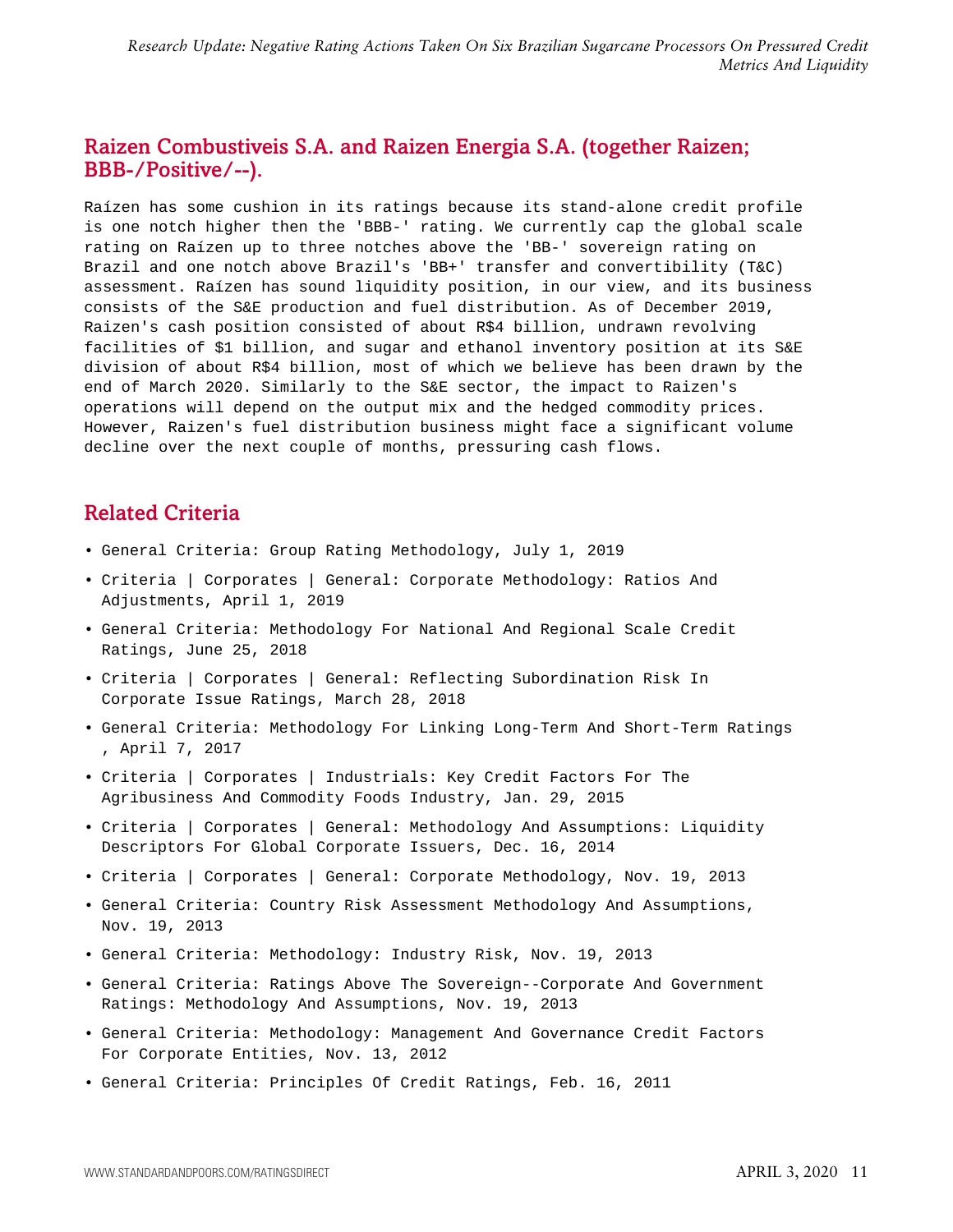<span id="page-11-0"></span>• General Criteria: Use Of CreditWatch And Outlooks, Sept. 14, 2009

## Ratings List

```
* * * * * * * * * * * * * * * Adecoagro S.A. * * * * * * * * * * * * * * *
Ratings Affirmed; Outlook Action
                         To From
Adecoagro S.A.
Issuer Credit Rating BB/Negative/-- BB/Stable/--
Senior Unsecured BB
* * * * * * * * * * * * Cerradinho Bioenergia S.A. * * * * * * * * * * * *
Ratings Affirmed; CreditWatch Action; Downgraded
                          To From
Cerradinho Bioenergia S.A.
Issuer Credit Rating
Brazil National Scale brAA-/Watch Neg/brA-2 brAA-/Stable/ brA-1+
* * * * * * * * Vale do Tijuco Acucar e Alcool S.A.* * * * * * *
Ratings Affirmed; Outlook Action
                          To From
Vale do Tijuco Acucar e Alcool S.A.
Issuer Credit Rating
Brazil National Scale brAA-/Negative/-- brAA-/Stable/--
* * * * * * Cocal Comercio Industria Canaa Acucar e Alcool Ltda * * * * *
Ratings Affirmed; Outlook Action
                          To From
Cocal Comercio Industria Canaa Acucar e Alcool Ltda
Issuer Credit Rating
Brazil National Scale brAA+/Negative/-- brAA+/Stable/--
* * * * * * * * * * * * * * Jalles Machado S.A. * * * * * * * * * * * * *
Ratings Affirmed; Outlook Action
                         To From
Jalles Machado S.A.
Issuer Credit Rating
Global Scale BB-/Negative/-- BB-/Stable/--
Brazil National Scale brAA+/Negative/-- brAA+/Stable/--
* * * * * * * * * * S.A. Usina Coruripe Acucar e Alcool * * * * * * * * *
```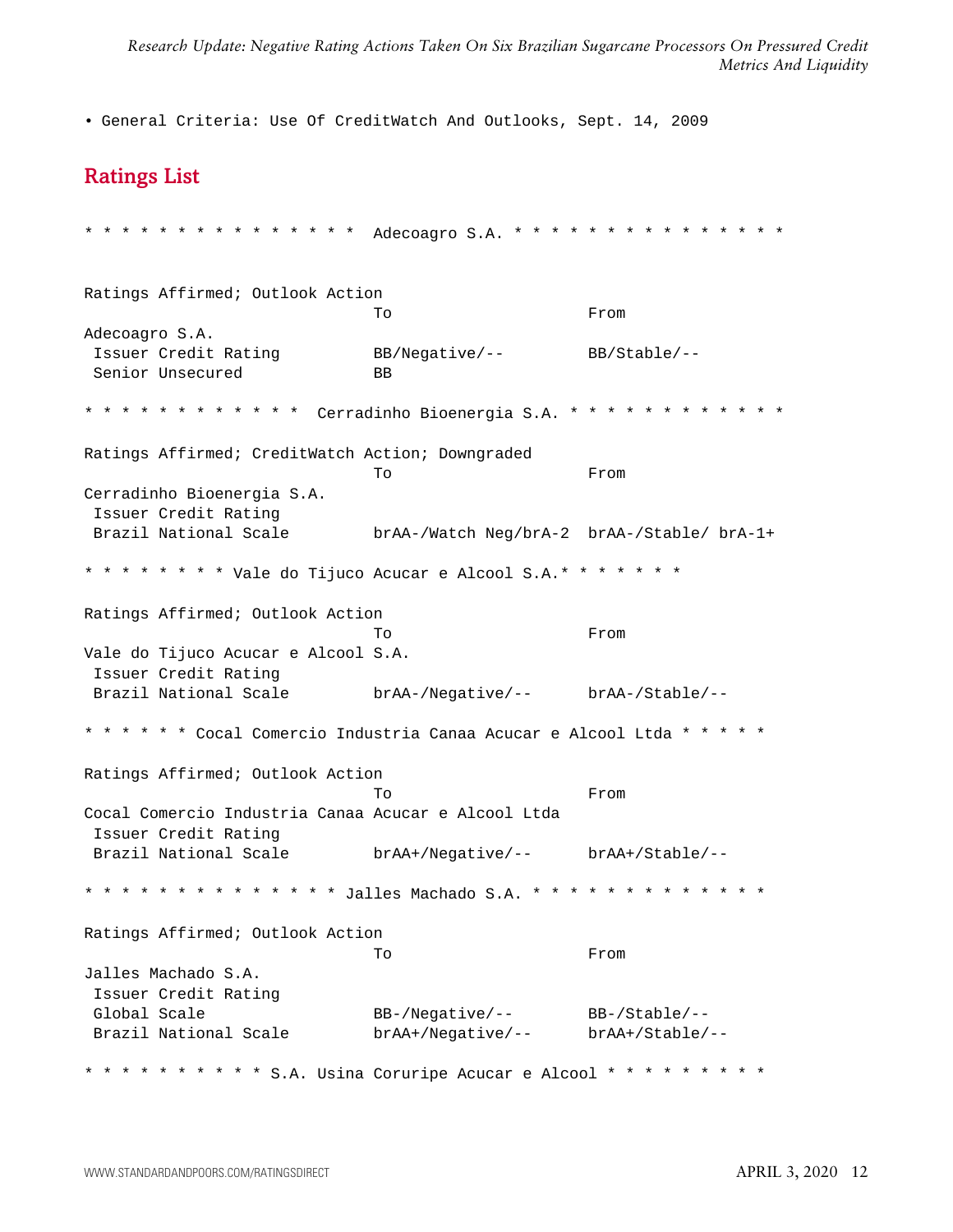Ratings Affirmed; CreditWatch/Outlook Action To From S.A. Usina Coruripe Acucar e Alcool Issuer Credit Rating Global Scale  $B-/\text{Watch}$  Neg/-- B-/Negative/--Brazil National Scale brBBB-/Watch Neg/brA-3 brBBB-/Negative/ brA-3

Certain terms used in this report, particularly certain adjectives used to express our view on rating relevant factors, have specific meanings ascribed to them in our criteria, and should therefore be read in conjunction with such criteria. Please see Ratings Criteria at www.standardandpoors.com for further information. Complete ratings information is available to subscribers of RatingsDirect at www.capitaliq.com. All ratings affected by this rating action can be found on S&P Global Ratings' public website at www.standardandpoors.com. Use the Ratings search box located in the left column.